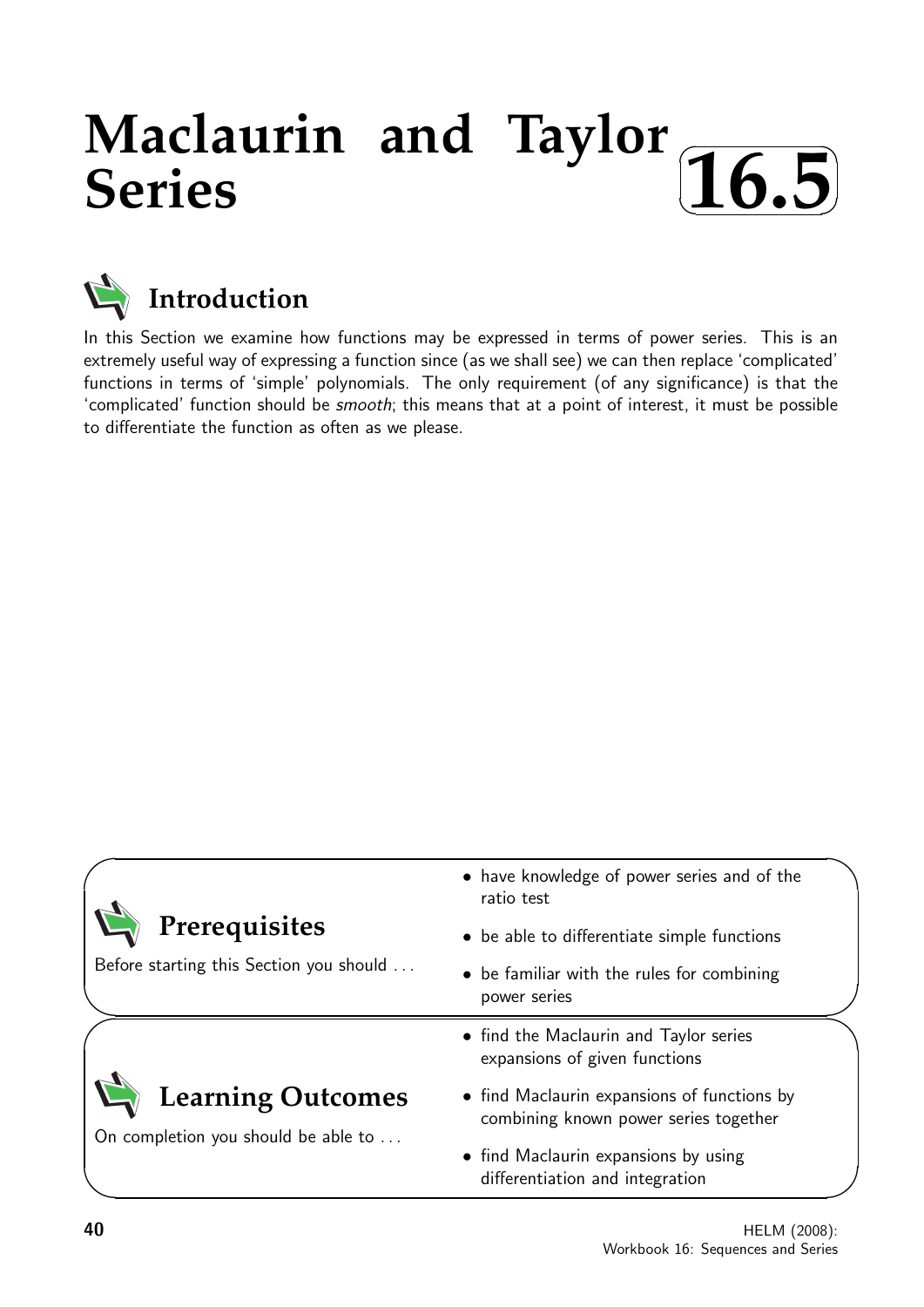

# **1. Maclaurin and Taylor series**

As we shall see, many functions can be represented by power series. In fact we have already seen in earlier Sections examples of such a representation:

$$
\frac{1}{1-x} = 1 + x + x^2 + \cdots \qquad |x| < 1
$$
  
\n
$$
\ln(1+x) = x - \frac{x^2}{2} + \frac{x^3}{3} - \cdots -1 < x \le 1
$$
  
\n
$$
e^x = 1 + x + \frac{x^2}{2!} + \frac{x^3}{3!} + \cdots \qquad \text{all } x
$$

The first two examples show that, as long as we constrain x to lie within the domain  $|x| < 1$ (or, equivalently,  $-1 < x < 1$ ), then in the first case  $\frac{1}{1}$  $1 - x$ has the same numerical value as  $1+x+x^2+\cdots$  and in the second case  $\ln(1+x)$  has the same numerical value as  $x-\frac{x^2}{2}$ 2  $+$  $x^3$ 3  $-\cdots$  . In the third example we see that  $e^x$  has the same numerical value as  $1 + x + \frac{x^2}{2!}$  $\frac{x}{2!} + \cdots$  but in this case there is no restriction to be placed on the value of x since this power series converges for all values of  $x$ . Figure 5 shows this situation geometrically. As more and more terms are used from the series  $1 + x +$  $\bar{x}^2$  $\frac{1}{2!}$  +  $x^3$  $\frac{x}{3!}$   $\cdots$  the curve representing  $e^x$  is a better and better approximation. In (a) we show the linear approximation to  $e^x$ . In (b) and (c) we show, respectively, the quadratic and cubic approximations.



**Figure 5:** Linear, quadratic and cubic approximations to  $e^x$ 

These power series representations are extremely important, from many points of view. Numerically, we can simply replace the function  $\frac{1}{1}$  $1 - x$ by the quadratic expression  $1 + x + x^2$  as long as x is so small that powers of x greater than or equal to 3 can be ignored in comparison to quadratic terms. This approach can be used to approximate more complicated functions in terms of simpler polynomials. Our aim now is to see how these power series expansions are obtained.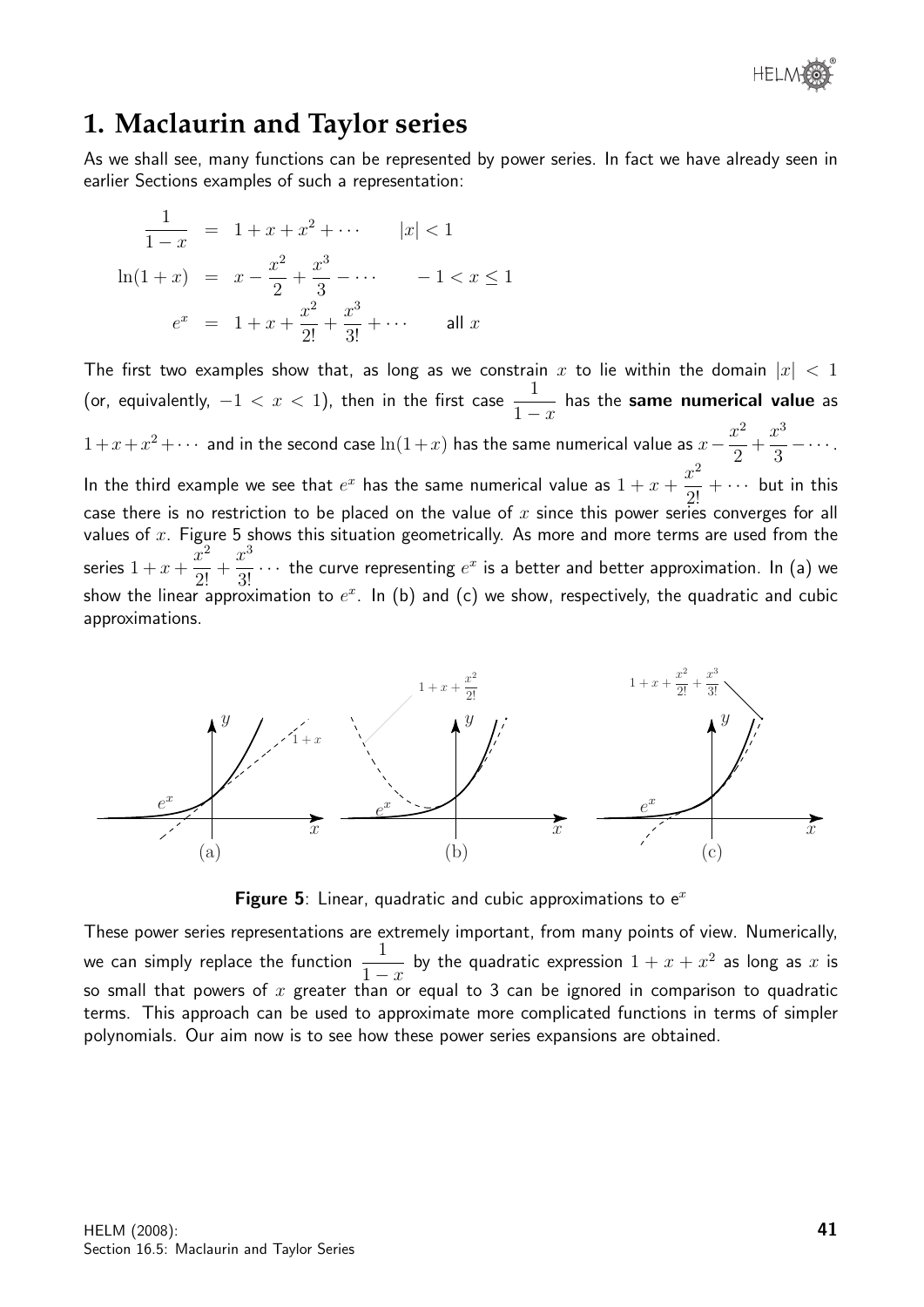# **2. The Maclaurin series**

Consider a function  $f(x)$  which can be differentiated at  $x = 0$  as often as we please. For example  $e^x$ ,  $\cos x$ ,  $\sin x$  would fit into this category but  $|x|$  would not.

Let us assume that  $f(x)$  can be represented by a power series in x:

$$
f(x) = b_0 + b_1 x + b_2 x^2 + b_3 x^3 + b_4 x^4 + \dots = \sum_{p=0}^{\infty} b_p x^p
$$

where  $b_0, b_1, b_2, \ldots$  are constants to be determined.

If we substitute  $x = 0$  then, clearly  $f(0) = b_0$ 

The other constants can be determined by further differentiating and, on each differentiation, substituting  $x = 0$ . For example, differentiating once:

$$
f'(x) = 0 + b_1 + 2b_2x + 3b_3x^2 + 4b_4x^3 + \cdots
$$

so, putting  $x = 0$ , we have  $f'(0) = b_1$ . Continuing to differentiate:

$$
f''(x) = 0 + 2b_2 + 3(2)b_3x + 4(3)b_4x^2 + \cdots
$$

so

$$
f''(0) = 2b_2
$$
 or  $b_2 = \frac{1}{2}f''(0)$ 

Further:

$$
f'''(x) = 3(2)b_3 + 4(3)(2)b_4x + \cdots
$$
 so  $f'''(0) = 3(2)b_3$  implying  $b_3 = \frac{1}{3(2)}f'''(0)$ 

Continuing in this way we easily find that (remembering that  $0! = 1$ )

$$
b_n = \frac{1}{n!} f^{(n)}(0) \qquad n = 0, 1, 2, \dots
$$

where  $f^{(n)}(0)$  means the value of the  $n^{th}$  derivative at  $x=0$  and  $f^{(0)}(0)$  means  $f(0).$ Bringing all these results together we have:



### Maclaurin Series

If  $f(x)$  can be differentiated as often as required:

$$
f(x) = f(0) + xf'(0) + \frac{x^2}{2!}f''(0) + \frac{x^3}{3!}f'''(0) + \dots = \sum_{p=0}^{\infty} \frac{x^p}{p!}f^{(p)}(0)
$$

This is called the **Maclaurin expansion** of  $f(x)$ .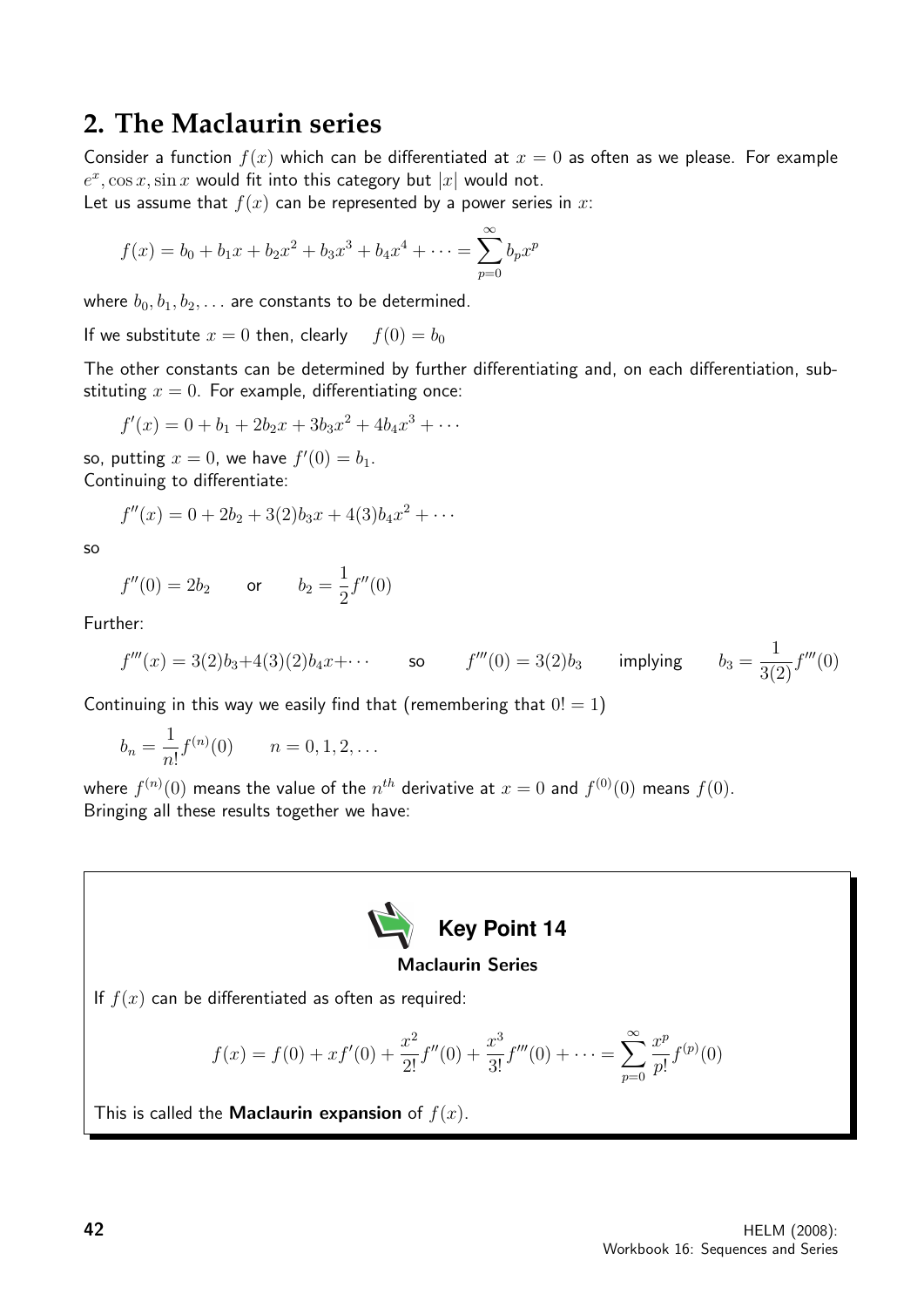

### Solution

Here  $f(x) = \cos x$  and, differentiating a number of times:

 $f(x) = \cos x,$   $f'(x) = -\sin x,$   $f''(x) = -\cos x,$   $f'''(x) = \sin x$  etc.

Evaluating each of these at  $x = 0$ :

$$
f(0) = 1
$$
,  $f'(0) = 0$ ,  $f''(0) = -1$ ,  $f'''(0) = 0$  etc.

Substituting into  $f(x) = f(0) + xf'(0) + \frac{x^2}{2!}$  $\frac{x}{2!}$ f  $^{\prime\prime}(0) + \frac{x^3}{2!}$  $\frac{x}{3!}f'''(0) + \cdots$ , gives:  $\cos x = 1 - \frac{x^2}{2!}$  $\frac{1}{2!}$  +  $x^4$  $rac{x^4}{4!} - \frac{x^6}{6!}$  $\frac{x}{6!} + \cdots$ 

The reader should confirm (by finding the radius of convergence) that this series is convergent for all values of  $x$ . The geometrical approximation to  $\cos x$  by the first few terms of its Maclaurin series are shown in Figure 6.





Find the Maclaurin expansion of  $\ln(1+x)$ .

(Note that we cannot find a Maclaurin expansion of the function  $\ln x$  since  $\ln x$ does not exist at  $x = 0$  and so cannot be differentiated at  $x = 0$ .)

Find the first four derivatives of  $f(x) = \ln(1+x)$ :

Your solution  $f'(x) = f(x)$  $f''(x) =$  $f'''(x) =$  $f'''(x) =$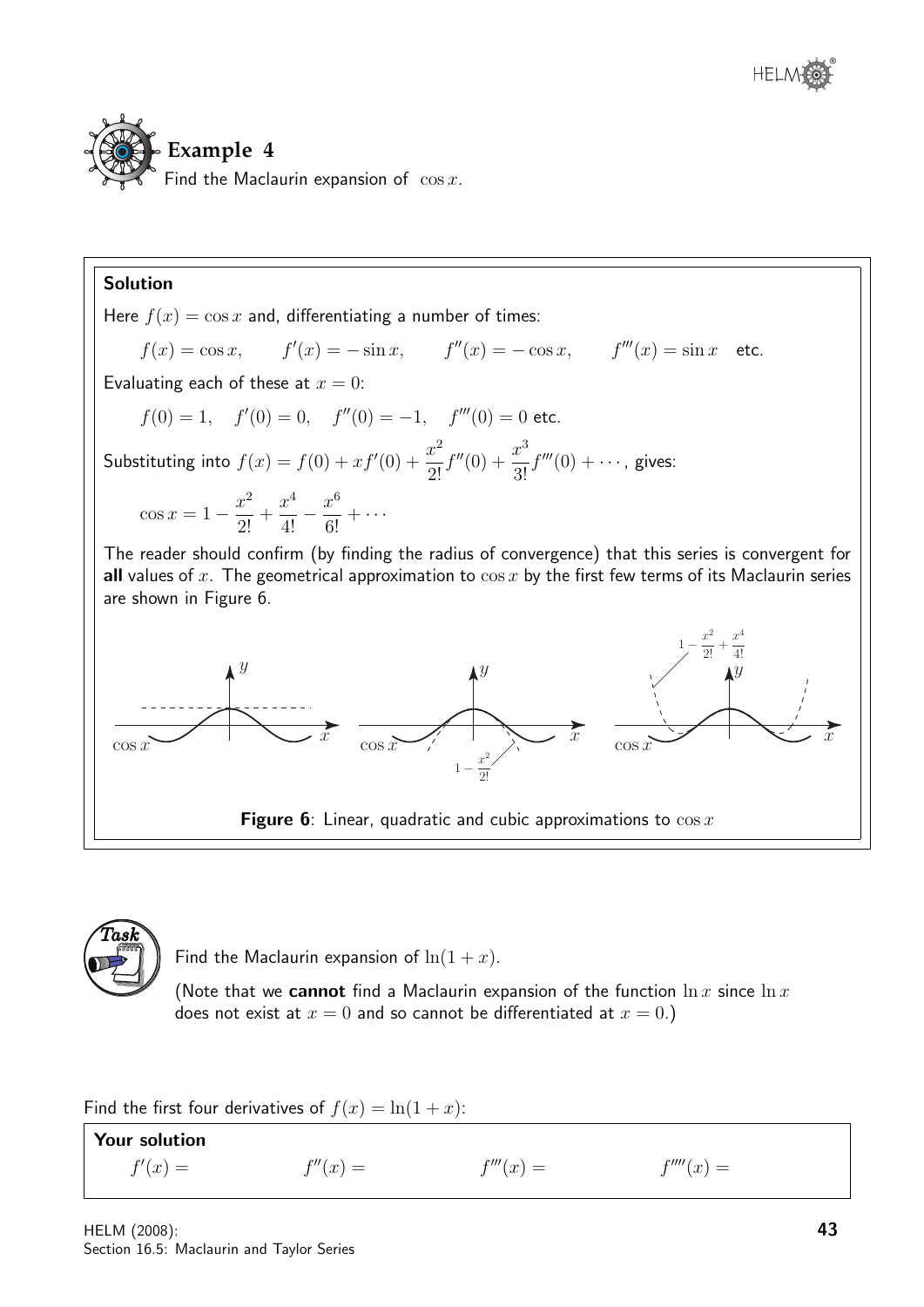Answer

$$
f'(x) = \frac{1}{1+x}, \qquad f''(x) = \frac{-1}{(1+x)^2}, \qquad f'''(x) = \frac{2}{(1+x)^3},
$$
  
generally: 
$$
f^{(n)}(x) = \frac{(-1)^{n+1}(n-1)!}{(1+x)^n}
$$

Now obtain  $f(0), f'(0), f''(0), f'''(0)$ :

| <b>Your solution</b> |                                                           |            |             |  |  |  |  |
|----------------------|-----------------------------------------------------------|------------|-------------|--|--|--|--|
| $f(0) =$             | $f'(0) =$                                                 | $f''(0) =$ | $f'''(0) =$ |  |  |  |  |
| <b>Answer</b>        | $f'(0) = 0$ $f'(0) = 1$ , $f''(0) = -1$ , $f'''(0) = 2$ , |            |             |  |  |  |  |
|                      | generally: $f^{(n)}(0) = (-1)^{n+1}(n-1)!$                |            |             |  |  |  |  |

Hence, obtain the Maclaurin expansion of  $\ln(1+x)$ :

### Your solution  $ln(1 + x) =$

### Answer

 $\ln(1+x) = x - \frac{x^2}{2}$ 2  $+$  $x^3$ 3  $\dots +$  $(-1)^{n+1}$ n  $x^n + \cdots$  (This was obtained in Section 16.4, page 37.)

Now obtain the radius of convergence and consider the situation at the boundary values:

Your solution Radius of convergence  $R =$ 

### Answer

 $R = 1$ . Also at  $x = 1$  the series is convergent (alternating harmonic series) and at  $x = -1$  the series is divergent. Hence this Maclaurin expansion is only valid if  $-1 < x \leq 1$ .

The geometrical closeness of the polynomial terms with the function  $\ln(1 + x)$  for  $-1 < x \le 1$  is displayed in Figure 7:



**Figure 7**: Linear, quadratic and cubic approximations to  $\ln(1+x)$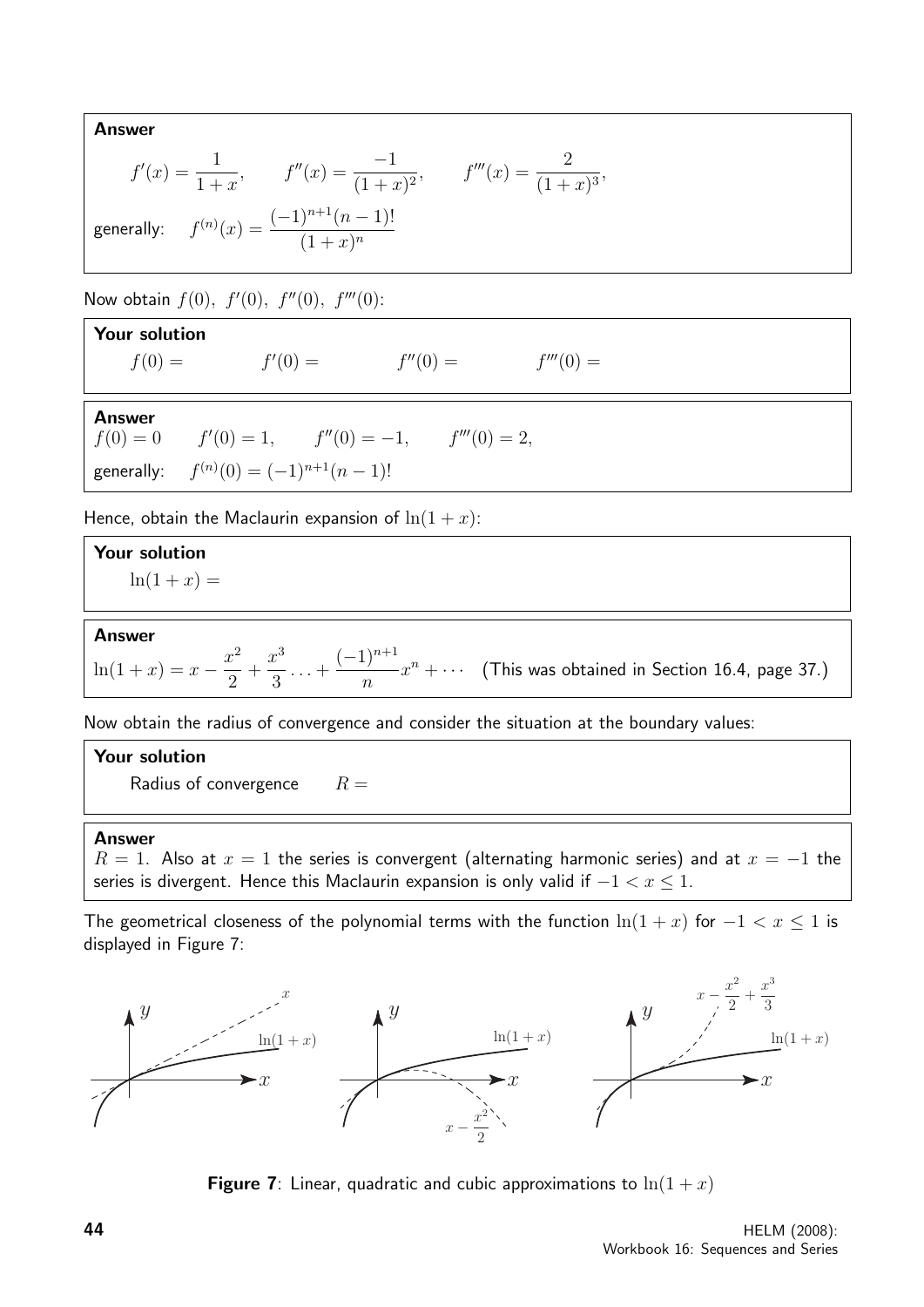

Note that when  $x = 1$  ln  $2 = 1 - \frac{1}{2}$ 2  $+$ 1 3  $-\frac{1}{4}$ 4  $\cdots$  so the alternating harmonic series converges to  $\ln 2 \simeq 0.693$ , as stated in Section 16.2, page 17.

The Maclaurin expansion of a product of two functions:  $f(x)g(x)$  is obtained by multiplying together the Maclaurin expansions of  $f(x)$  and of  $g(x)$  and collecting like terms together. The product series will have a radius of convergence equal to the **smaller** of the two separate radii of convergence.



Find the Maclaurin expansion of  $e^x \ln(1+x)$ .

### Solution

Here, instead of finding the derivatives of  $f(x) = e^x \ln(1+x)$ , we can more simply multiply together the Maclaurin expansions for  $e^x$  and  $ln(1 + x)$  which we already know:

$$
e^x = 1 + x + \frac{x^2}{2!} + \frac{x^3}{3!} + \cdots \qquad \text{all } x
$$

and

$$
\ln(1+x) = x - \frac{x^2}{2} + \frac{x^3}{3} + \dotsb - 1 < x \le 1
$$

The resulting power series will only be convergent if  $-1 < x \le 1$ . Multiplying:

$$
e^{x} \ln(1+x) = \left(1 + x + \frac{x^{2}}{2!} + \frac{x^{3}}{3!} + \cdots \right) \left(x - \frac{x^{2}}{2} + \frac{x^{3}}{3} + \cdots \right)
$$
  

$$
= x - \frac{x^{2}}{2} + \frac{x^{3}}{3} - \frac{x^{4}}{4} + \cdots
$$

$$
+ x^{2} - \frac{x^{3}}{2} + \frac{x^{4}}{3} + \cdots
$$

$$
+ \frac{x^{3}}{2} - \frac{x^{4}}{4} + \cdots
$$

$$
+ \frac{x^{4}}{6} + \cdots
$$

$$
= x + \frac{x^{2}}{2} + \frac{x^{3}}{3} + \frac{3x^{5}}{40} + \cdots \qquad -1 < x \le 1
$$

(You must take care not to miss relevant terms when carrying through the multiplication.)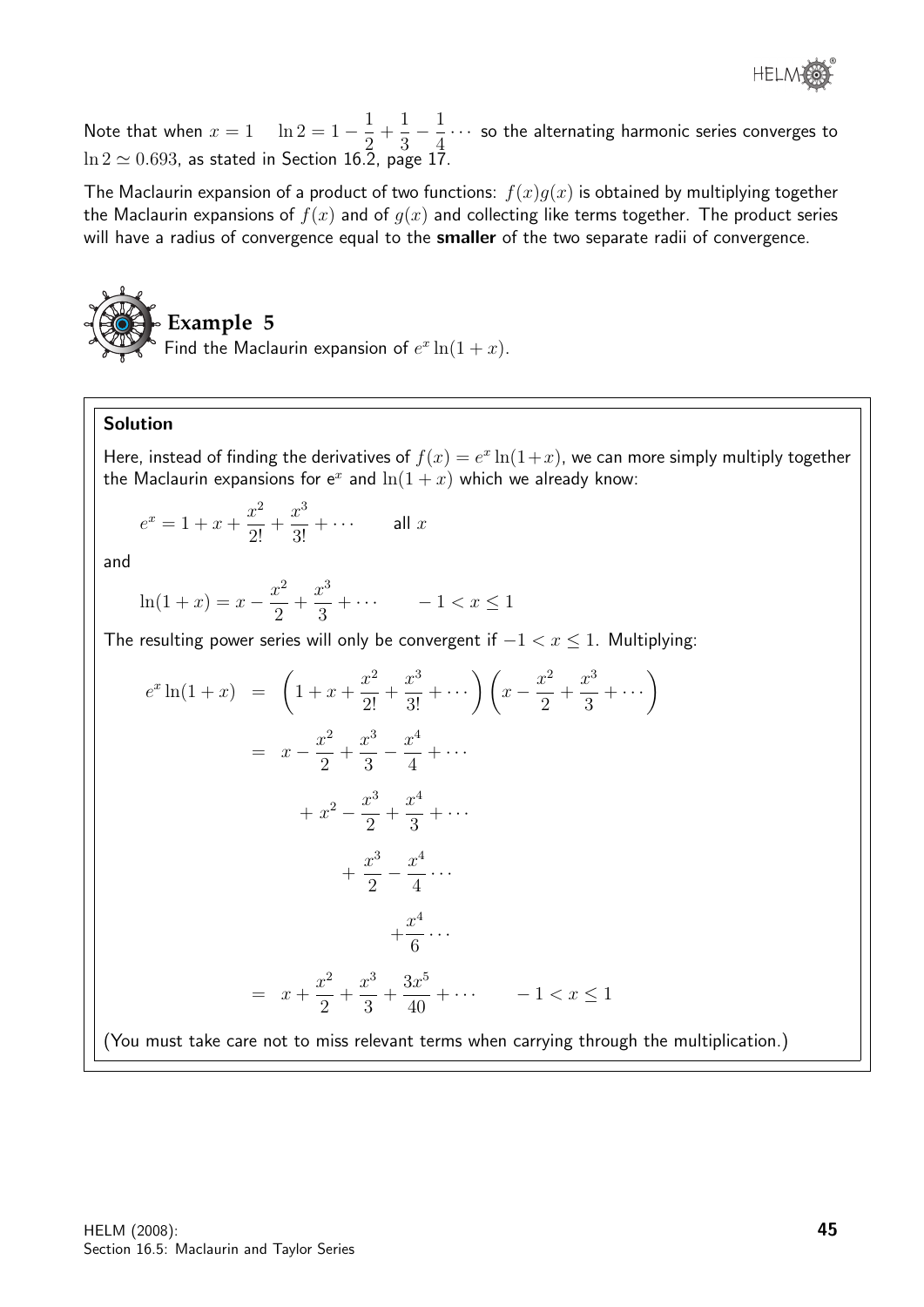

Find the Maclaurin expansion of  $\cos^2 x$  up to powers of  $x^4$ . Hence write down the expansion of  $\sin^2 x$  to powers of  $x^6$ .

First, write down the expansion of  $\cos x$ :

| Your solution                                                |  |  |  |  |
|--------------------------------------------------------------|--|--|--|--|
| $\cos x =$                                                   |  |  |  |  |
| <b>Answer</b>                                                |  |  |  |  |
| $x^4$<br>$\sim$<br>J<br>$\cos x = 1$<br>$\cdots$<br>$\Omega$ |  |  |  |  |

Now, by multiplication, find the expansion of  $\cos^2 x$ :

### Your solution

 $\cos^2 x =$ 

### Answer

$$
\cos^2 x = \left(1 - \frac{x^2}{2!} + \frac{x^4}{4!} \cdots \right) \left(1 - \frac{x^2}{2!} + \frac{x^4}{4!} \cdots \right)
$$
  
=  $(1 - \frac{x^2}{2!} + \frac{x^4}{4!} \cdots) + (-\frac{x^2}{2!} + \frac{x^4}{4} \cdots) + (\frac{x^4}{4!} \cdots) + \cdots = 1 - x^2 + \frac{x^4}{3} - \frac{2x^6}{45} \cdots$ 

Now obtain the expansion of  $\sin^2 x$  using a suitable trigonometric identity:

### Your solution

 $\sin^2 x =$ 

### Answer

$$
\sin^2 x = 1 - \cos^2 x = 1 - \left(1 - x^2 + \frac{x^4}{3} - \frac{2x^6}{45} + \dotsb\right) = x^2 - \frac{x^4}{3} + \frac{2x^6}{45} + \dotsb
$$

As an alternative approach the reader could obtain the power series expansion for  $\cos^2 x$  by using the trigonometric identity  $\cos^2 x \equiv \frac{1}{2}$ 2  $(1 + \cos 2x).$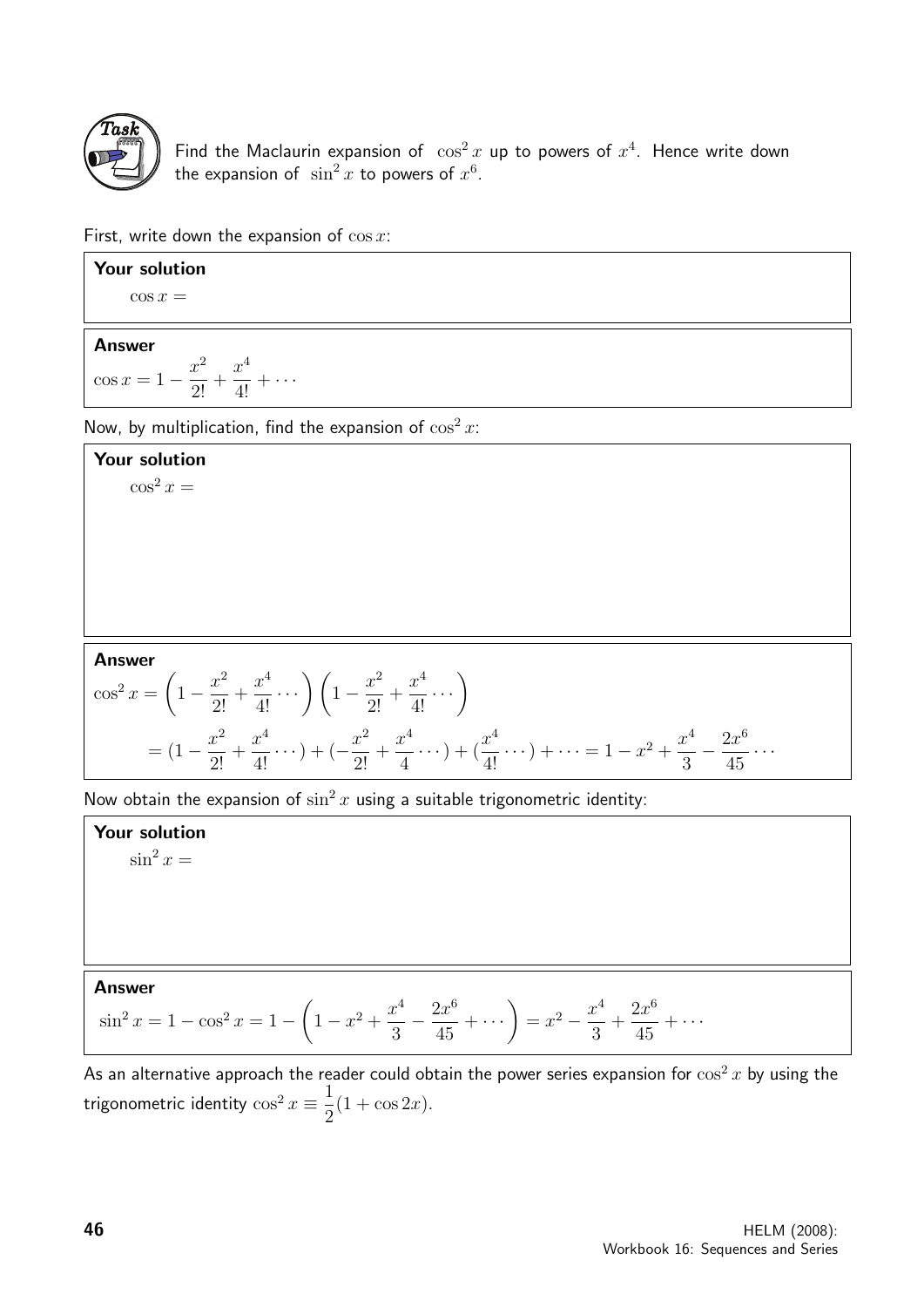# **Example 6** Find the Maclaurin expansion of  $\tanh x$  up to powers of  $x^5$ .

### Solution





# **Example 7**

The relationship between the wavelength,  $L$ , the wave period,  $T$ , and the water depth,  $d$ , for a surface wave in water is given by:  $L =$  $gT^2$  $2\pi$  $\tanh\left(\frac{2\pi d}{I}\right)$ L  $\setminus$ 

In a particular case the wave period was 10 s and the water depth was 6.1 m. Taking the acceleration due to gravity, q, as 9.81 m s<sup>-2</sup> determine the wave length.

3

15

[Hint: Use the series expansion for  $\tanh x$  developed in Example 6.]

### Solution

Substituting for the wave period, water depth and  $q$  we get

$$
L = \frac{9.81 \times 10^2}{2\pi} \tanh\left(\frac{2\pi \times 6.1}{L}\right) = \frac{490.5}{\pi} \tanh\left(\frac{12.2\pi}{L}\right)
$$
  
le series expansion of  $\tanh x$  is given by  $\tanh x = x - \frac{x^3}{2} + \frac{2x^5}{15} + \cdots$ 

The series expansion of  $\tanh x$  is given by  $\tanh x =$ 

Using the series expansion of  $\tanh x$  we can approximate the equation as

$$
L = \frac{490.5}{\pi} \left\{ \left( \frac{12.2\pi}{L} \right) - \frac{1}{3} \left( \frac{12.2\pi}{L} \right)^3 + \dots \right\}
$$

Multiplying through by  $\pi L^3$  the equation becomes

$$
\pi L^4 = 490.5 \times 12.2 \pi L^2 - \frac{490.5}{3} \times (12.2 \pi)^3
$$

This equation can be rewritten as  $L^4 - 5984.1L^2 + 2930198 = 0$ 

Solving this as a quadratic in  $L^2$  we get  $L = 74$  m.

Using Newton-Raphson iteration this can be further refined to give a wave length of 73.9 m.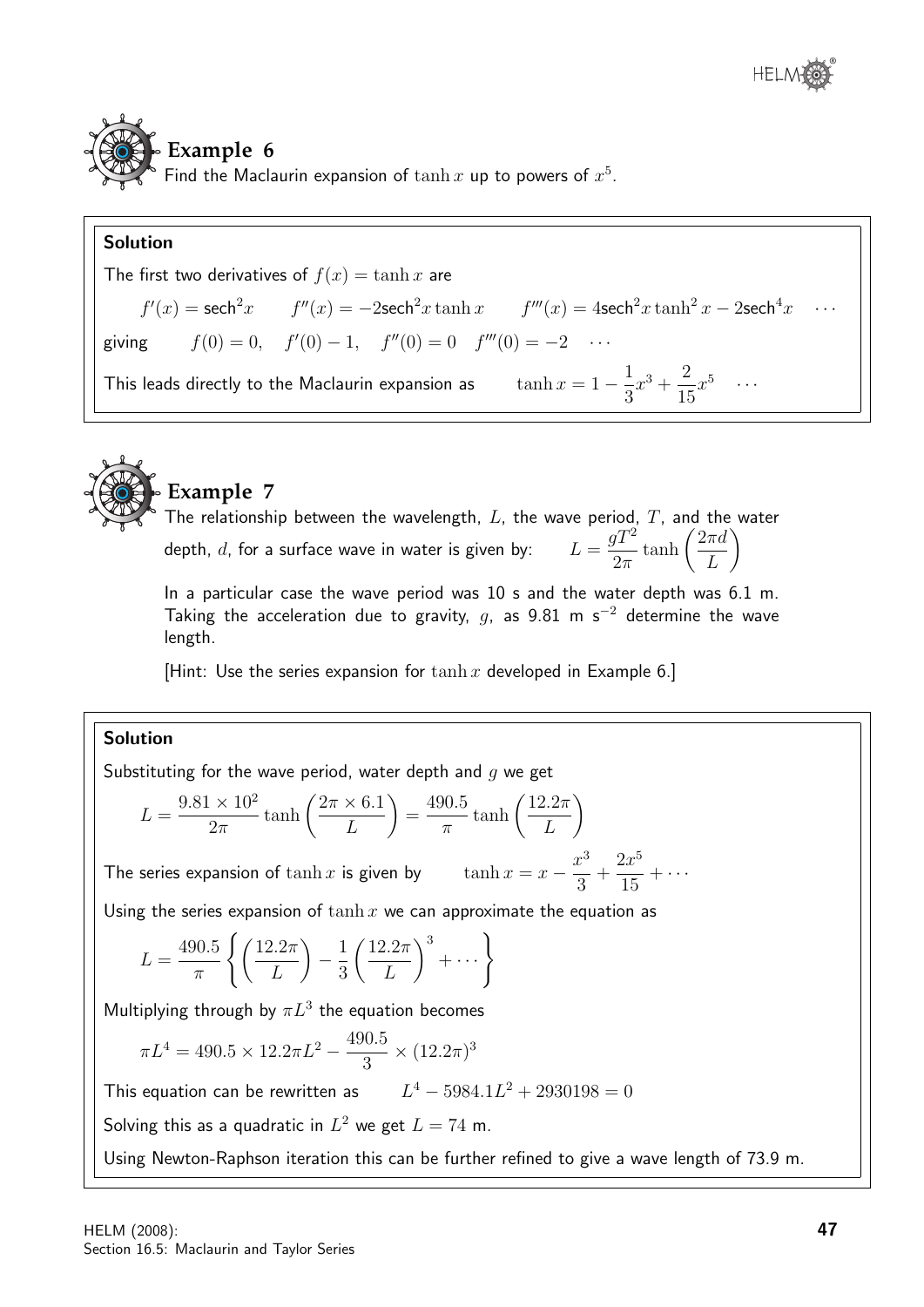# **3. Differentiation of Maclaurin series**

We have already noted that, by the binomial series,

$$
\frac{1}{1-x} = 1 + x + x^2 + x^3 + \dots \qquad |x| < 1
$$

Thus, with x replaced by  $-x$ 

$$
\frac{1}{1+x} = 1 - x + x^2 - x^3 + \dots \qquad |x| < 1
$$

We have previously obtained the Maclaurin expansion of  $\ln(1+x)$ :

$$
\ln(1+x) = x - \frac{x^2}{2} + \frac{x^3}{3} - \frac{x^4}{4} + \dotsb - 1 < x \le 1
$$

Now, we differentiate both sides with respect to  $x$ :

$$
\frac{1}{1+x} = 1 - x + x^2 - x^3 + \dots
$$

This result matches that found from the binomial series and demonstrates that the Maclaurin expansion of a function  $f(x)$  may be differentiated term by term to give a series which will be the Maclaurin expansion of  $\frac{df}{dx}$  $rac{dy}{dx}$ .

As we noted in Section  $\tilde{16.4}$  the derived series will have the same radius of convergence as the original series.

**Task**  
Find the Maclaurin expansion of 
$$
(1 - x)^{-3}
$$
 and state its radius of convergence.

First write down the expansion of  $(1-x)^{-1}$ :

Your solution 1  $\overline{1-x}$ 

### Answer

$$
\frac{1}{1-x} = 1 + x + x^2 + \dots \qquad |x| < 1
$$

Now, by differentiation, obtain the expansion of  $\frac{1}{11}$  $\frac{1}{(1-x)^2}$ 

**Your solution**  

$$
\frac{1}{(1-x)^2} = \frac{d}{dx} \left(\frac{1}{1-x}\right) =
$$

**Answer** 

$$
\frac{1}{(1-x)^2} = \frac{d}{dx} (1+x+x^2+\cdots) = 1+2x+3x^2+4x^3
$$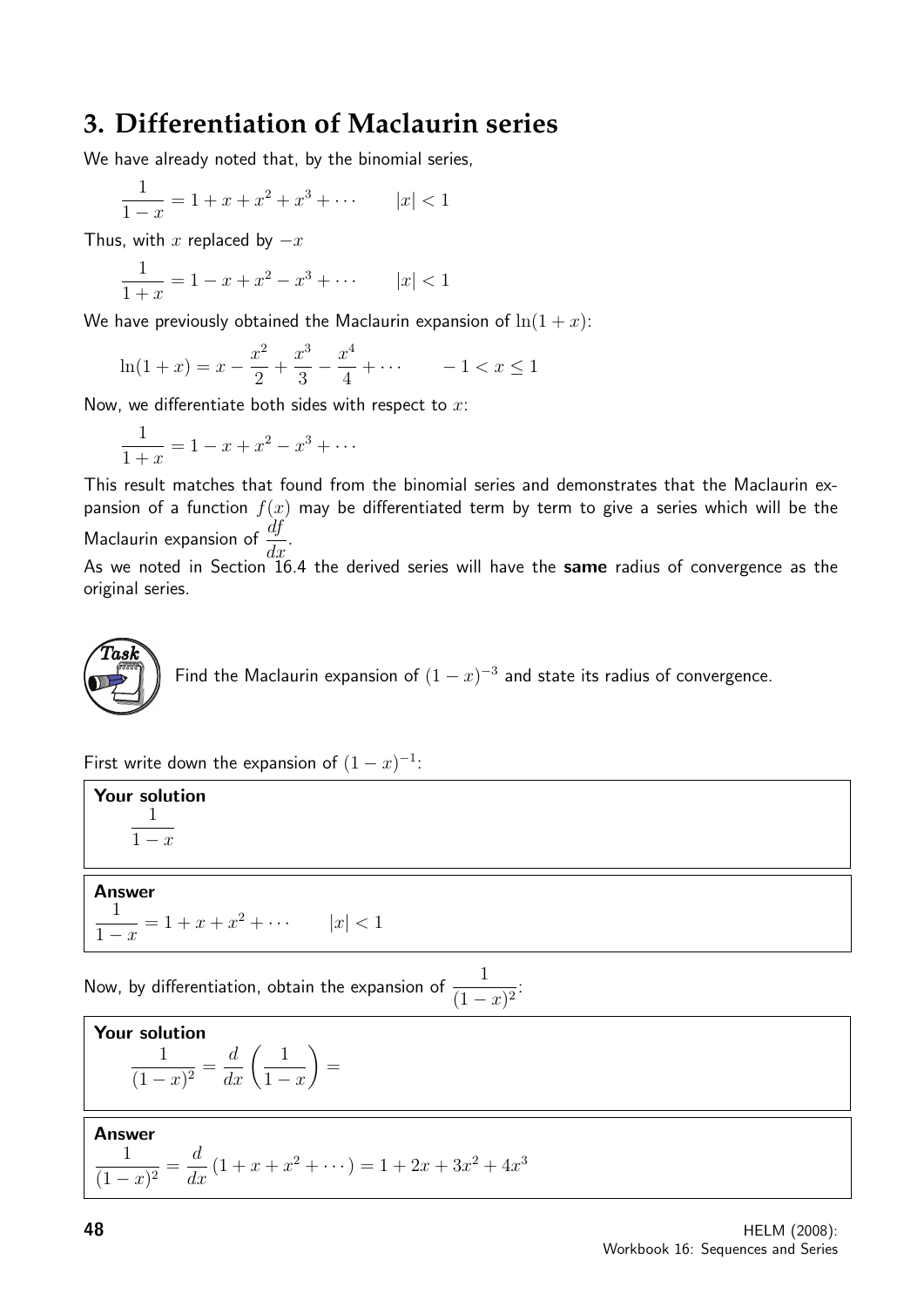

Differentiate again to obtain the expansion of  $(1-x)^{-3}$ :

### Your solution

$$
\frac{1}{(1-x)^3} = \frac{1}{2}\frac{d}{dx}\left(\frac{1}{(1-x)^2}\right) = \frac{1}{2}\left[
$$

### Answer

$$
\frac{1}{(1-x)^3} = \frac{1}{2}\frac{d}{dx}\left(\frac{1}{(1-x)^2}\right) = \frac{1}{2}\left[2 + 6x + 12x^2 + 20x^3 + \dots\right] = 1 + 3x + 6x^2 + 10x^3 + \dots
$$

Finally state its radius of convergence:

### Your solution

### Answer

The final series:  $1 + 3x + 6x^2 + 10x^3 + \cdots$  has radius of convergence  $R = 1$  since the original series has this radius of convergence. This can also be found directly using the formula  $R=\lim\limits_{n\to\infty}$  $\begin{array}{c} \begin{array}{c} \begin{array}{c} \end{array} \\ \begin{array}{c} \end{array} \end{array} \end{array}$  $b_n$  $b_{n+1}$  $\overline{\phantom{a}}$  $\overline{\phantom{a}}$  $\bigg\}$  $\overline{\phantom{a}}$ and using the fact that the coefficient of the  $n^{th}$  term is  $b_n=\frac{1}{2}$ 2  $n(n+1)$ .

# **4. The Taylor series**

The Taylor series is a generalisation of the Maclaurin series being a power series developed in powers of  $(x - x_0)$  rather than in powers of x. Thus



The reader will see that the Maclaurin expansion is the Taylor expansion obtained if  $x_0$  is chosen to be zero.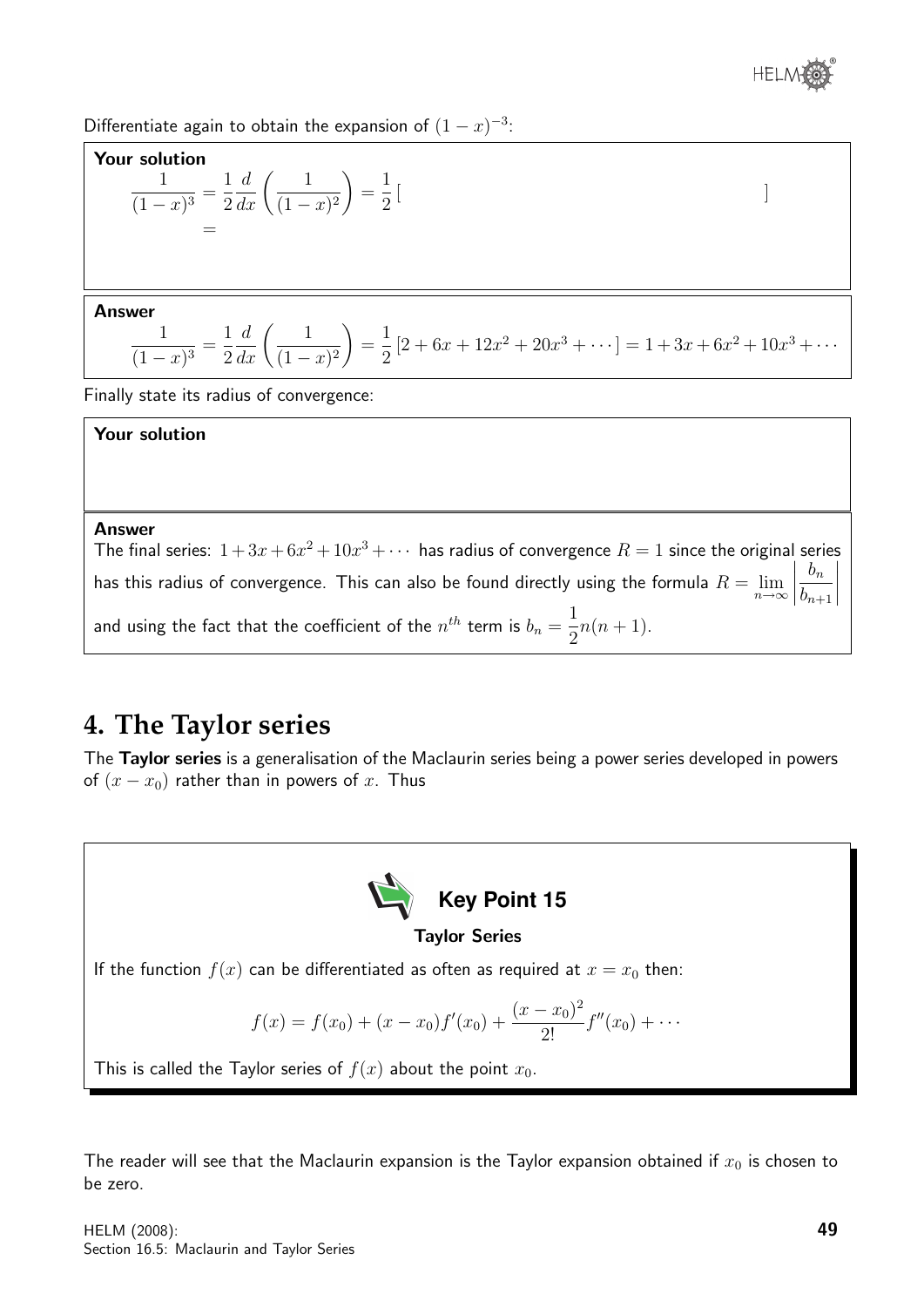

Obtain the Taylor series expansion of  $\frac{1}{1}$  $1 - x$ about  $x = 2$ . (That is, find a power series in powers of  $(x-2)$ .)

First, obtain the first three derivatives and the  $n^{\text{th}}$  derivative of  $f(x) = \frac{1}{1-x^{\text{th}}}$  $1 - x$ :

| Your solution<br>$f'(x) =$                                                       | $f''(x) =$                                                             | $f'''(x) =$ | $f^{(n)}(x) =$                                                                                                                     |  |  |  |
|----------------------------------------------------------------------------------|------------------------------------------------------------------------|-------------|------------------------------------------------------------------------------------------------------------------------------------|--|--|--|
|                                                                                  |                                                                        |             |                                                                                                                                    |  |  |  |
| <b>Answer</b>                                                                    |                                                                        |             | $f'(x) = \frac{1}{(1-x)^2}$ , $f''(x) = \frac{2}{(1-x)^3}$ , $f'''(x) = \frac{6}{(1-x)^4}$ , $f^{(n)}(x) = \frac{n!}{(1-x)^{n+1}}$ |  |  |  |
| Now evaluate these derivatives at $x_0 = 2$ :                                    |                                                                        |             |                                                                                                                                    |  |  |  |
| Your solution<br>$f'(2) =$                                                       | $f''(2) =$                                                             | $f'''(2) =$ | $f^{(n)}(2) =$                                                                                                                     |  |  |  |
| <b>Answer</b>                                                                    | $f'(2) = 1,$ $f''(2) = -2,$ $f'''(2) = 6,$ $f^{(n)}(2) = (-1)^{n+1}n!$ |             |                                                                                                                                    |  |  |  |
| Hence, write down the Taylor expansion of $f(x) = \frac{1}{1-x}$ about $x = 2$ . |                                                                        |             |                                                                                                                                    |  |  |  |
| Your solution<br>$\frac{1}{1-x} =$                                               |                                                                        |             |                                                                                                                                    |  |  |  |
| <b>Answer</b>                                                                    |                                                                        |             |                                                                                                                                    |  |  |  |

1  $1 - x$  $= -1 + (x - 2) - (x - 2)^{2} + (x - 2)^{3} + \cdots + (-1)^{n+1}(x - 2)^{n} + \cdots$